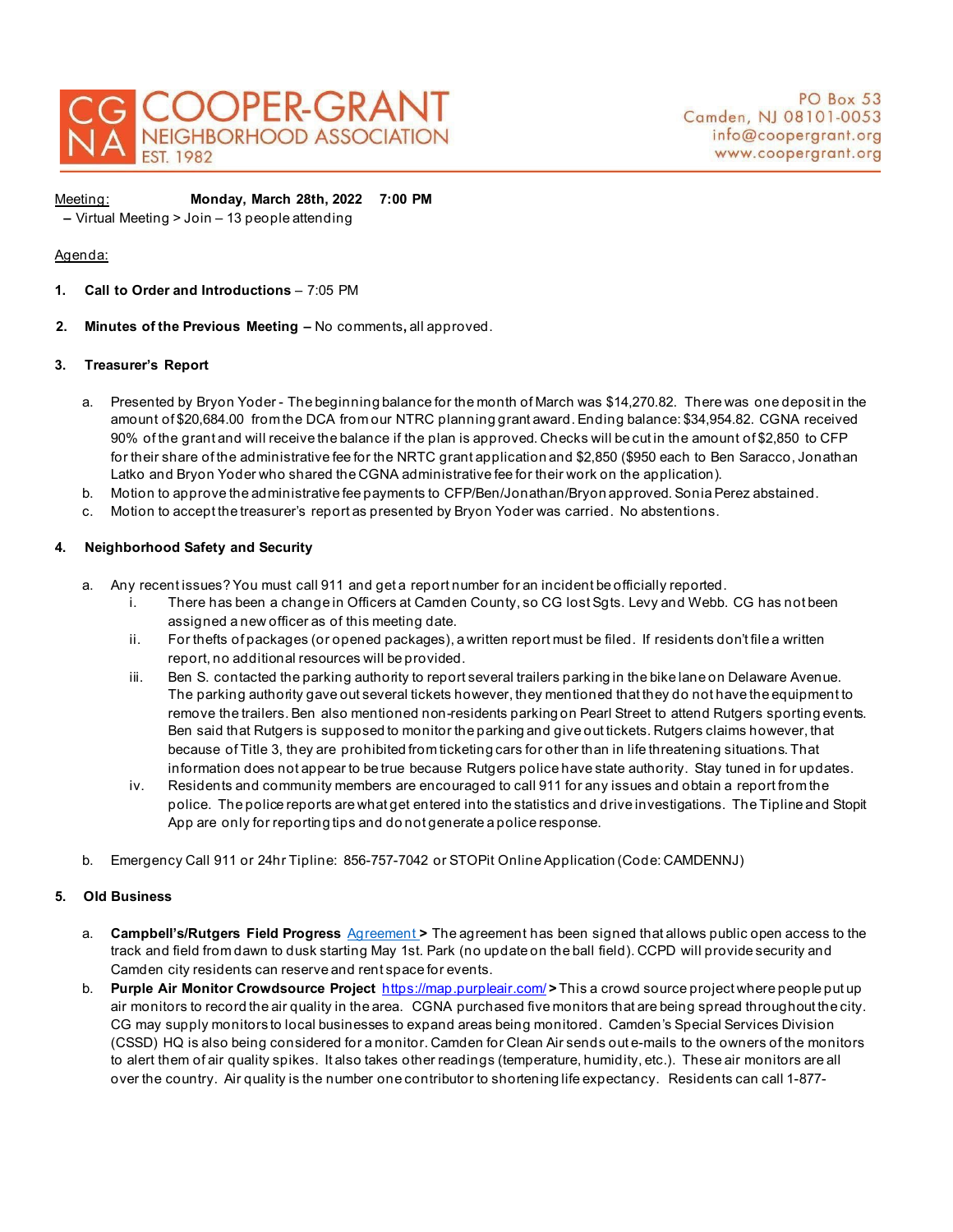WARNDEP to report any unusual smells/air quality issues in the area. We are fortunate to have an office in Camden that can do a scene response if needed. **The air quality inn Camden as of the CGNA meeting date is okay.**

- c. **Linden and Point Street Tree Planting Project April 30th and May 7th >** NJTF provides trees and tools and asks the residents to attend a tree-keeper meeting to learn about tree care as well as caring for the trees for 2 years. Of the 50 trees slated to be replaced in CG, including those that were destroyed by the ash borer insect on Point and Linden streets, 25 will be replaced during the spring planting. Residents interested in tree replacement must provide contact information. Renters need permission from the property owner. Dirt for the trees will be out-sourced from the DCCB. Ms. Meredith Pichini and some CG residents went door-to-door to gather signatures. Although we have enough signatures for the initial 25 plantings, we need more to complete the 25 remaining plantings in the fall. Fifteen trees were scheduled to be planted at Cooper Hospital on April 16<sup>th</sup>, 2022. Planting dates for CG are scheduled for April 30th and May 7th.
- d. **EMR Follow-up>** No current updates. EMR is not following up on the things that they promised. OSHA has fined EMR several million dollars for endangering the safety of their employees by doing things such as using a buzzsaw cutter near gas lines with gas still in them. Truckers have been parking next to the match factory on Delaware Ave. between Penn & Linden streets for more than 24 hours. EMR has not responded to any questions submitted by so far.

### **6. New Business**

- e. **Camden City Parking Authority>** According to the PA, towing will start soon but no actual start date was mentioned. Permitting will go online within the next 30-45 days (from the March meeting) and they have are no plans for weekend enforcement. Live Nation has up to 35 events scheduled and it does not want parking enforcement nor will the PA provide it. JL said that the VIP should not be a tailgate park. Sonia mentioned that in the past barriers were put in place as a passive method to regulate the number of cars parking in CG and asked who coordinated those efforts? Zone 1 passes are not available.
- f. **American Water Community Representative**>Joey Rodriguez said that AW is planning to host family/community days s in Cooper Grant details to come. Joe also mentioned that currently AW employees are coming to work three days per week. Because of new legislation, AW will be removing lead and galvanized steel water lines in the city over the next 10 years. AW mailed letters to residents asking them to notify AW if they suspect lead there are pipes in their homes. AW will be responsible for replacing the pipes to the curb and residents are responsible for pipe replacement form curb to home. Sonia asked about how the reports about the street sweepers' performance is handled and if they report back to AW. Joey's contact information is: Joey Rodriguez, External Affairs Specialist, joseph.rodriguez@amwater.com

### g. **Community Solar and Resiliency Hub Project Discussion >**No updates**.**

h. **CSSD>** Ray Romo is the new Community Manager of the Camden Special Services District (CSSD, as part of the Camden Business Improvement District (CBID). Ray presented updates on activities in the CGNA and downtown district at February's CGNA meeting. Ray also announced a 2<sup>nd</sup> Shift for the Yellow-Jacket Ambassadors taking place from 10AM – 6PM. There is a news article entitled "Yellow-Jacket Making Waves." If you see a problem, take some pictures and send them in. You can reach the CSSD via phone 856.579.3389, or via Facebook, Instagram, LinkedIn, or email at [CamdenBid@camdenssd.com.](mailto:CamdenBid@camdenssd.com)"

### i. **Arts Committee Report (Cynthia Primas/IDEA Center)** No updates.

# j. **Planning Committee (Grants: NRTC, Cooper Foundation)**

i Bread & Roses Update / Phase 2 of Grant – CG currently has \$10K want to focus on event programing ii NRTC Updates – 90% received. Used to reimburse CGNA for grant expenditures.

### k. **Development Committee Report**

**1 ABC Barrel Lot** – Ms. Olivette Simpson of the Camden Redevelopment Agency responded by directing Cheryl to their website. The RFP packages for the Cooper-Grant Market Rate/Mixed-Income Housing Project were due April 1, 2022. Getting new homes built on the lot has been ongoing issue in the neighborhood for over 40 years, since the early 1980s. The current housing market is hot and it appears that Cooper-Grant may have missed another great opportunity.